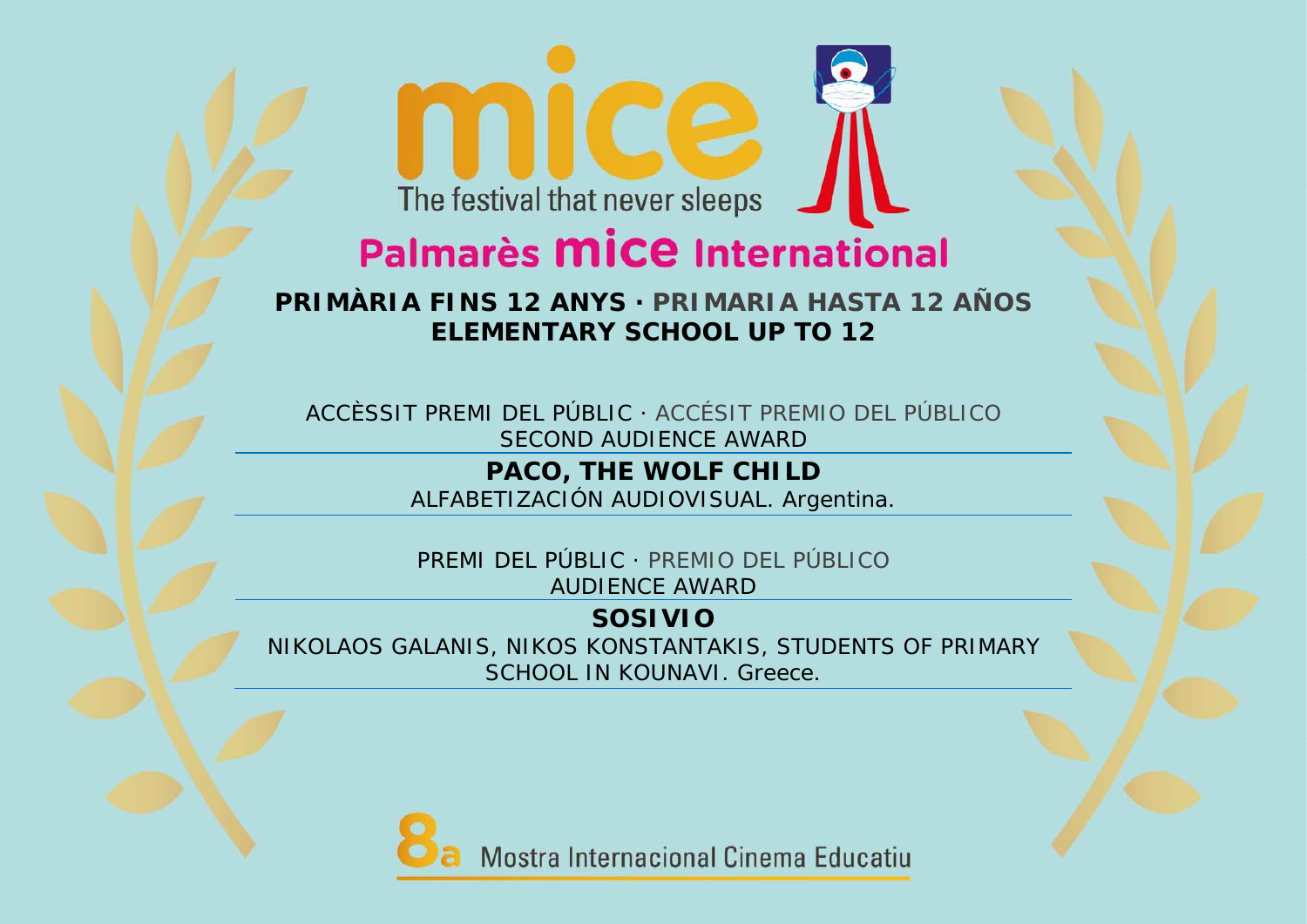## Palmarès **MICE** International

ACCÈSSIT PREMI JURAT JOVE · ACCÉSIT PREMIO JURADO JOVEN *SECOND YOUNG JURY AWARD*

#### **UN PARAISO PARA EL MUNDO**GIOVANNY GÓMEZ, ROGNY DERCÉ Venezuela

PREMI JURAT JOVE · PREMIO JURADO JOVEN *YOUNG JURY AWARD*

> **FRIENDS LOVE** MISS DIYA M.. India

PREMI JURAT INTERNACIONAL · PREMIO JURADO INTERNACIONAL*INTERNATIONAL JURY AWARD*

**THE NEW NEIGHBOUR**

12 CHILDREN. Belgium.



Mostra Internacional Cinema Educatiu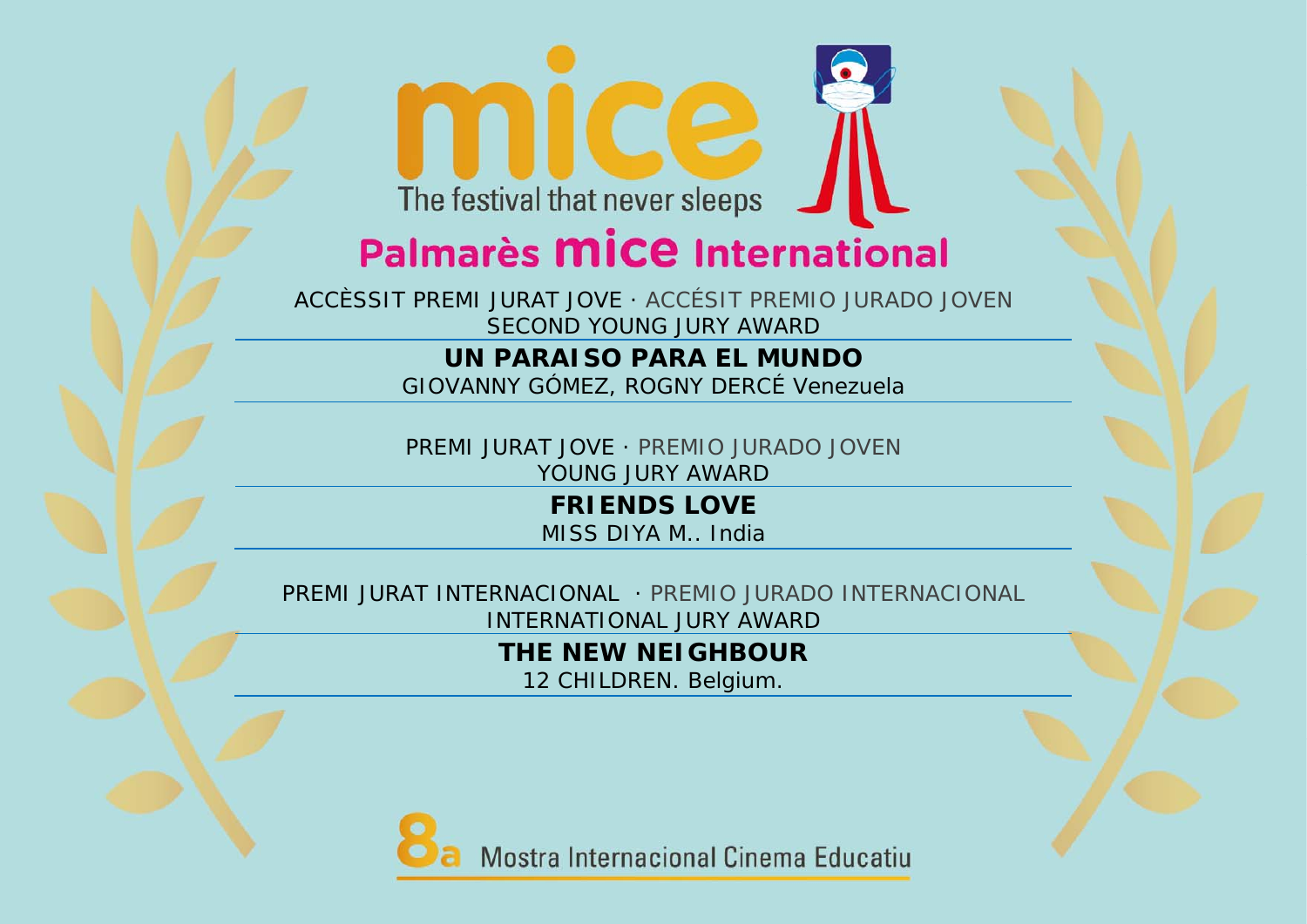## Palmarès **MICE** International

**SECUNDÀRIA FINS 18 ANYS · SECUNDARIA HASTA 18 AÑOS** *HIGH SCHOOL UP TO 18*

ACCÈSSIT PREMI DEL PÚBLIC · ACCÉSIT PREMIO DEL PÚBLICO *SECOND AUDIENCE AWARD* 

> **NOT EVERYTHING IS WHAT IT SEEMS** ALFABETIZACIÓN AUDIOVISUAL. Argentina.

PREMI DEL PÚBLIC · PREMIO DEL PÚBLICO · *AUDIENCE AWARD*

**CHIK** 

LOLA CASTAGNO SUAREZ, AZUL ESTEFANÍA FLORES, LIHUEL BRAVO MÁRQUEZ, FACUNDO RODRIGUEZ, JERÓNIMO WULFF, CAMILA GAUNA. Argentina.

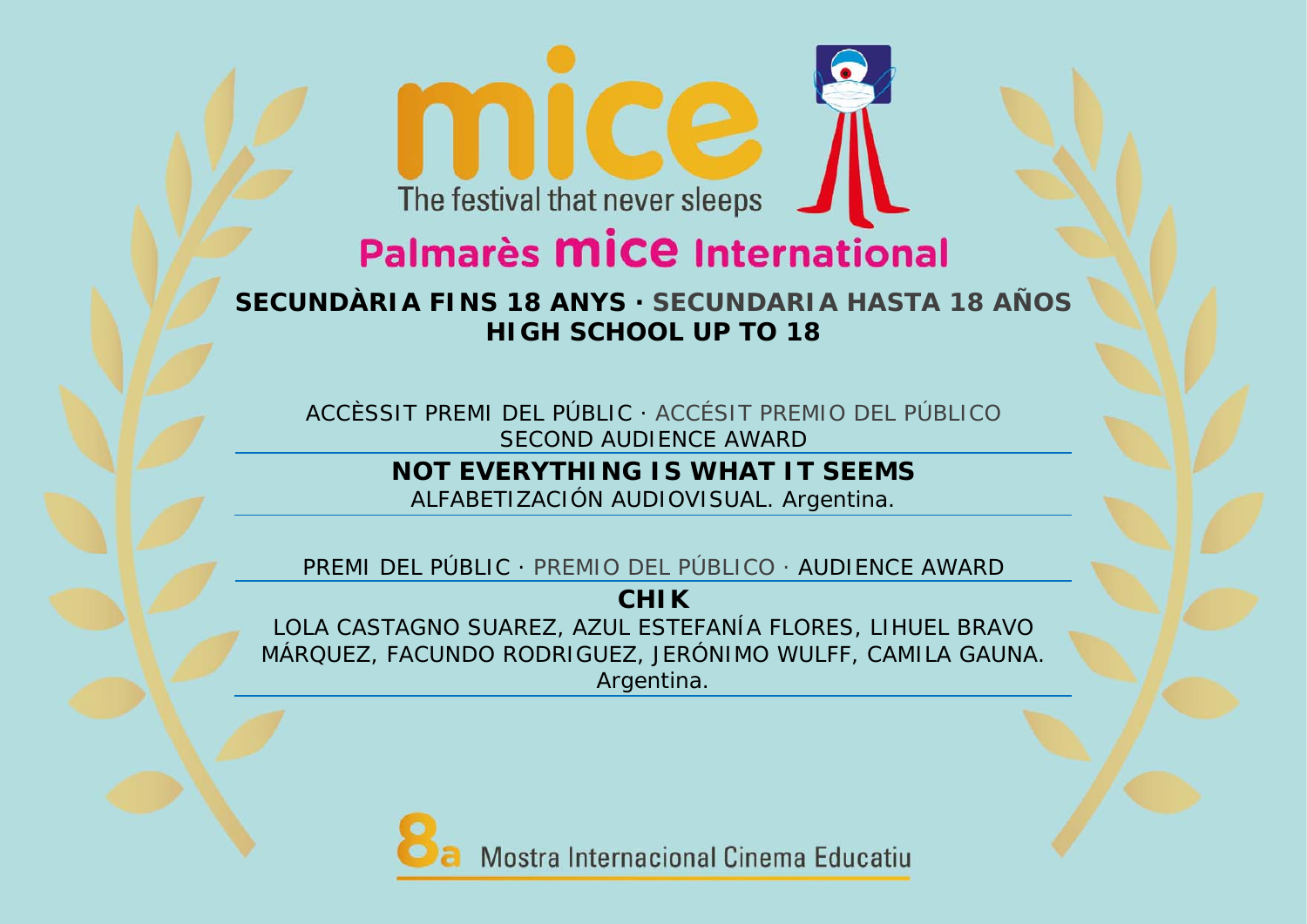## Palmarès **MICE** International

ACCÈSSIT PREMI JURAT JOVE · ACCÉSIT PREMIO JURADO JOVEN *SECOND YOUNG JURY AWARD*

#### **VIDA INTERIOR**

Alumnat de 1er, 2on, 3er, 4t d'ESO SECCIÓN DEL IES LA SERRANÍA-SES ALPUENTE, Alpuente, Valencia

> PREMI JURAT JOVE · PREMIO JURADO JOVEN *YOUNG JURY AWARD*

> > **JOY AND PRIDE**

ORI PETEL. Israel

PREMI JURAT INTERNACIONAL · PREMIO JURADO INTERNACIONAL*INTERNATIONAL JURY AWARD*

> **MOTHER** EJUN HONG Korea, Republic of



Mostra Internacional Cinema Educatiu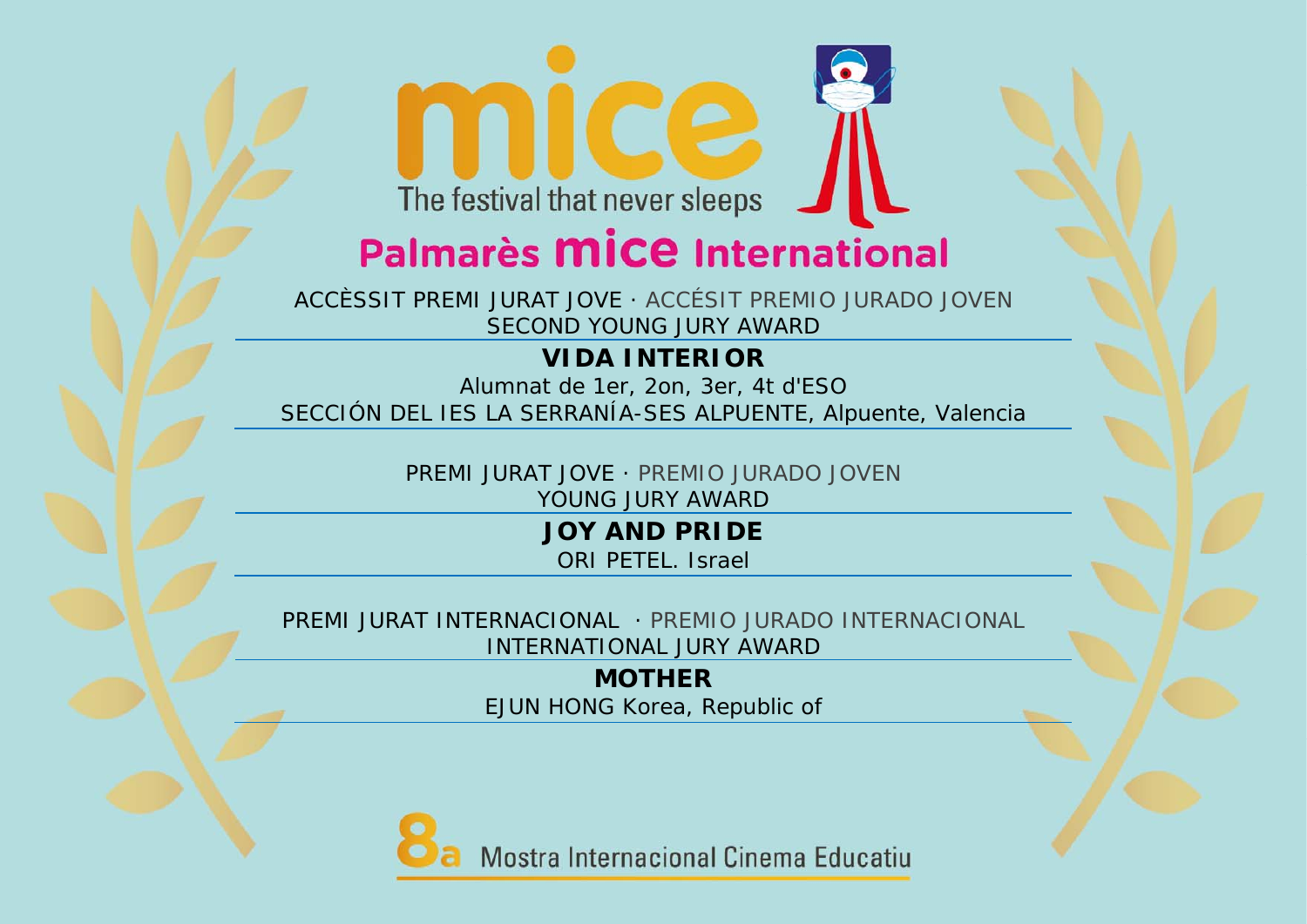### Palmarès **MICE** International

**UNIVERSITAT FINS 22 ANYS · UNIVERSIDAD HASTA 22 AÑOS** *UNIVERSITY UP TO 22*

ACCÈSSIT PREMI JURAT JOVE · ACCÉSIT PREMIO JURADO JOVEN *SECOND YOUNG JURY AWARD*

> **MANUEL** JAVIER ROBLES ÁLVAREZ. España

PREMI JURAT JOVE · PREMIO JURADO JOVEN · *YOUNG JURY AWARD*

**IRONI** RADHEYA JEGATHEVA. Australia.

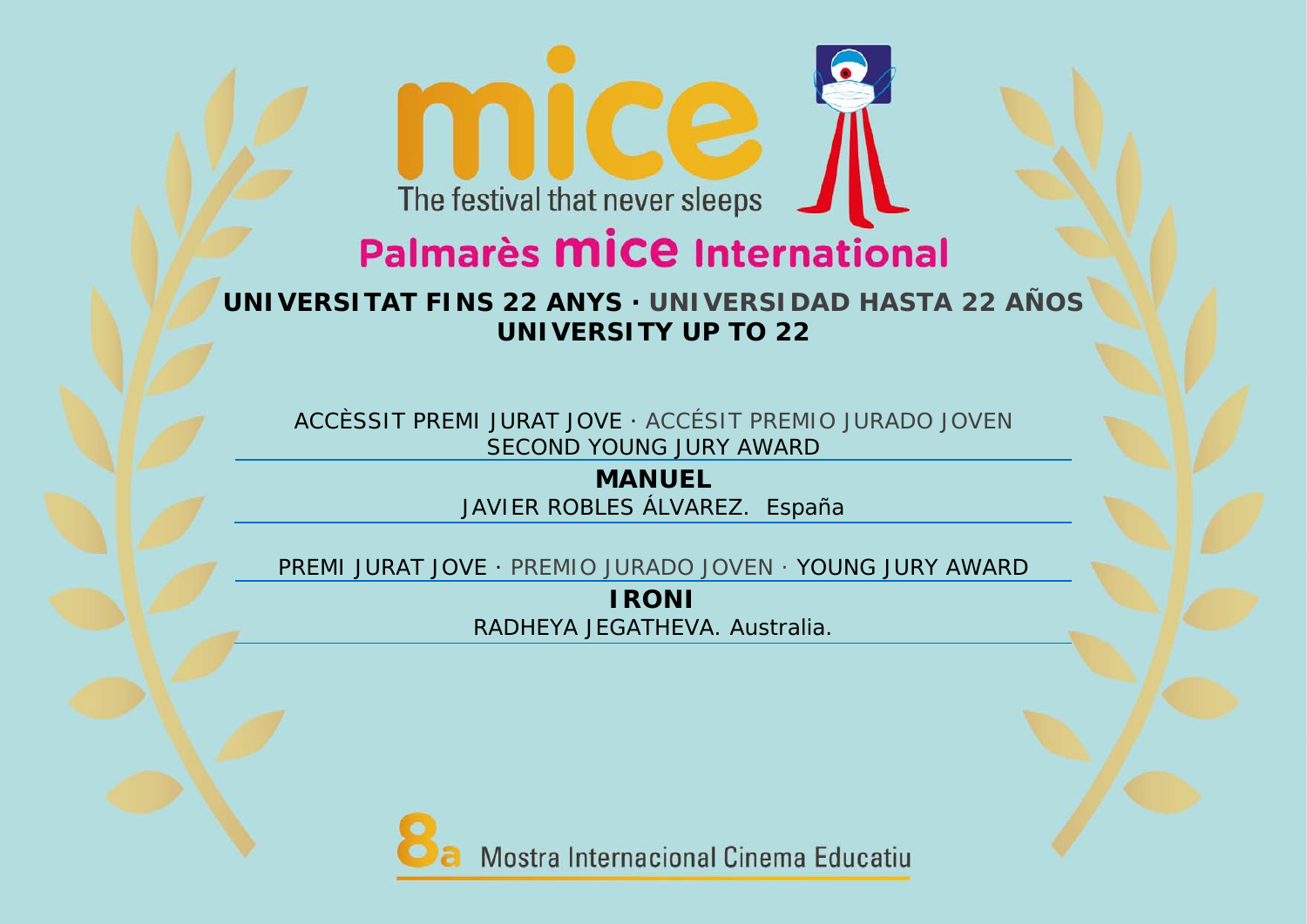## Palmarès **MICE** International

ACCÈSSIT PREMI JURAT INTERNACIONAL·ACCÈSIT PREMIO JURADO INTERNACIONAL *SECOND INTERNATIONAL JURY AWARD*

#### **IRONI** RADHEYA JEGATHEVA. Australia.

ACCÈSSIT PREMI JURAT INTERNACIONAL·ACCÈSIT PREMIO JURADO INTERNACIONAL *SECOND INTERNATIONAL JURY AWARD*

> **SPEAK OUT!** SHUBHAM KHAIRKAR. India.

PREMI JURAT INTERNACIONAL · PREMIO JURADO INTERNACIONAL*INTERNATIONAL JURY AWARD*

> **2 MINUTOS 20**  JUSTIN GUEGUEN, ANNASTASSJA DELAYEN. France.

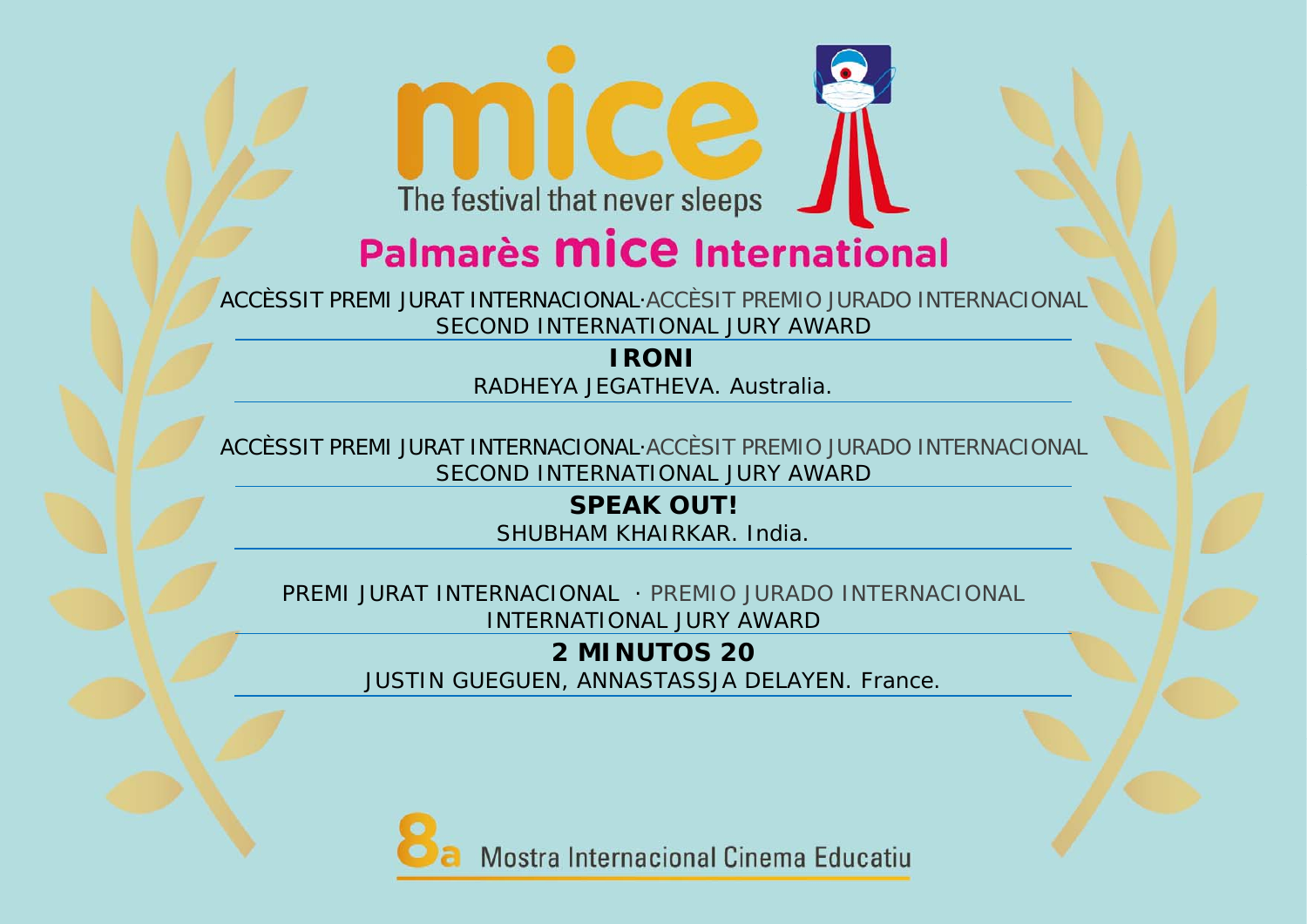### The festival that never sleeps Palmarès **MICE** International

#### **ANIMACIÓ · ANIMACIÓN ·** *ANIMATION*

ACCÈSSIT PREMI JURAT JOVE · ACCÉSIT PREMIO JURADO JOVEN *SECOND YOUNG JURY AWARD*

> **IAN, A MOVING STORY**  ABEL GOLDFARB. Argentina

PREMI JURAT JOVE · PREMIO JURADO JOVEN · *YOUNG JURY AWARD*

**SELFISH** CHEN, PO CHEN. Taiwan.

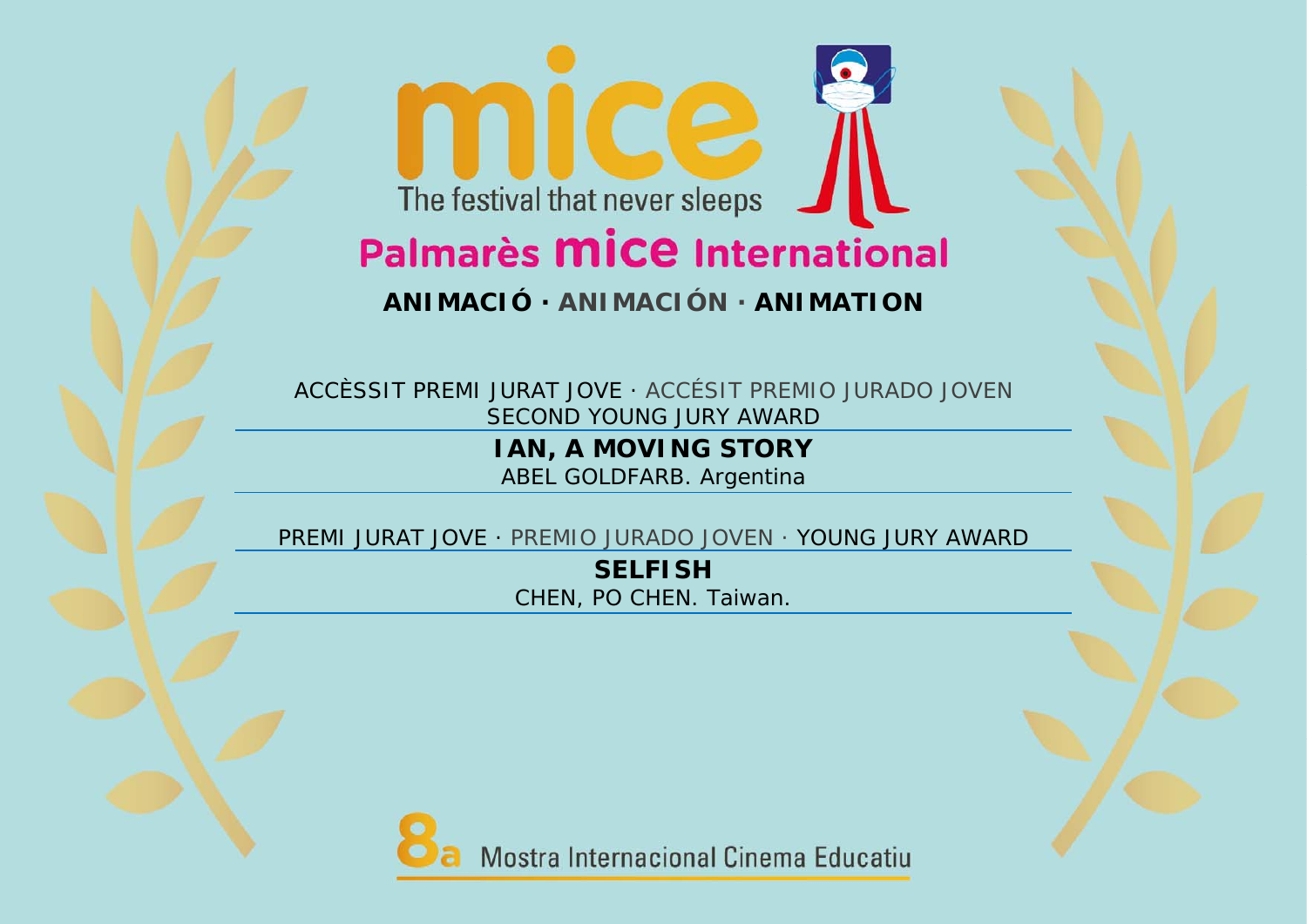## Palmarès **MICE** International

ACCÈSSIT PREMI JURAT INTERNACIONAL·ACCÈSIT PREMIO JURADO INTERNACIONAL *SECOND INTERNATIONAL JURY AWARD*

> **AILIN EN LA LUNA** CLAUDIA RUIZ. Argentina.

PREMI JURAT INTERNACIONAL · PREMIO JURADO INTERNACIONAL*INTERNATIONAL JURY AWARD*

> **IAN, A MOVING STORY**  ABEL GOLDFARB. Argentina

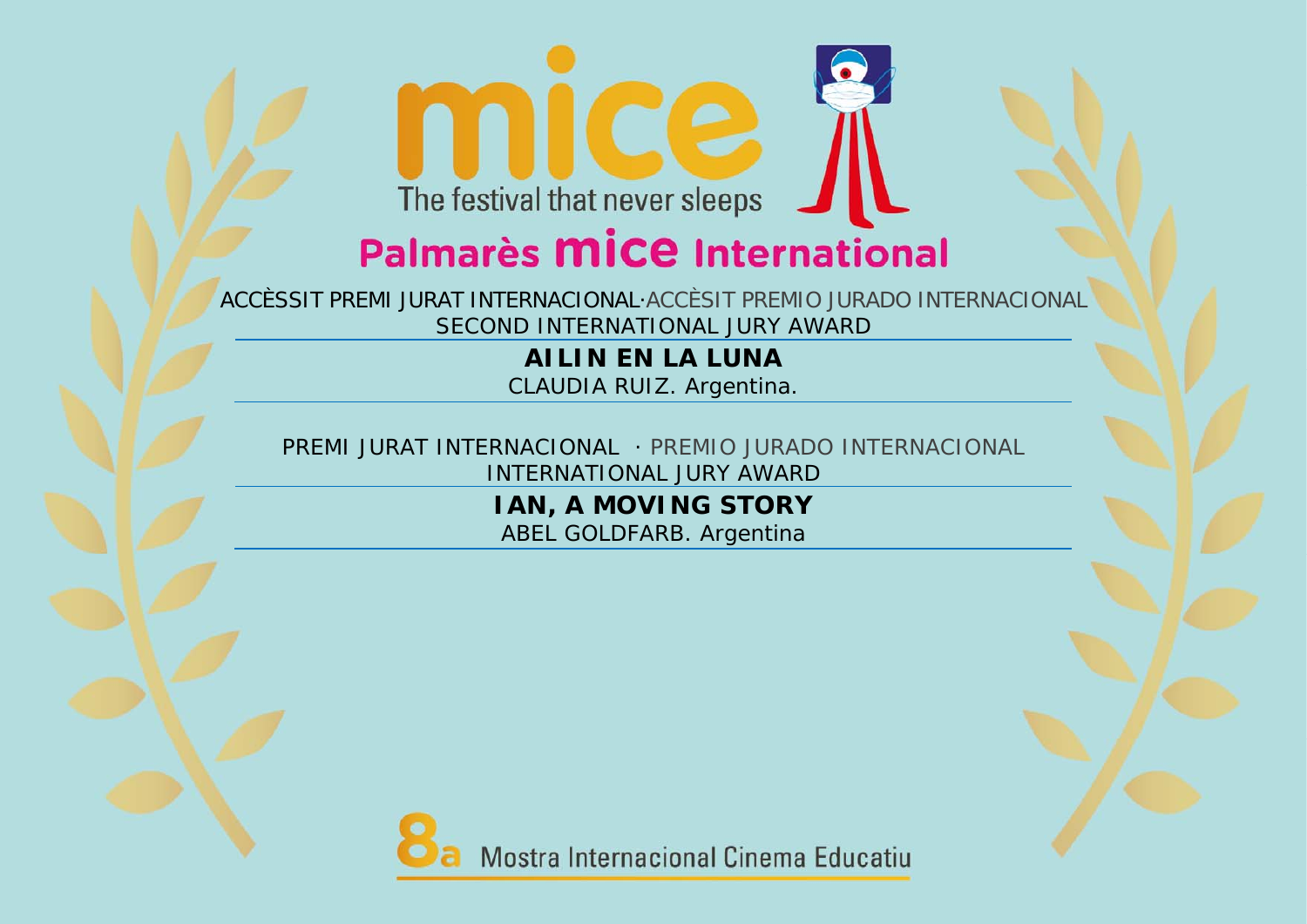# Palmarès **mice** International

#### **FICCIÓ · FICCIÓN ·** *FICTION*

ACCÈSSIT PREMI JURAT JOVE · ACCÉSIT PREMIO JURADO JOVEN *SECOND YOUNG JURY AWARD*

> **STARS IN THE SKY** CASPER LIND. Denmark.

PREMI JURAT JOVE · PREMIO JURADO JOVEN · *YOUNG JURY AWARD*

**MI NOMBRE ES PETIA**DARIA BINEVSKAYA. Russian Federation.